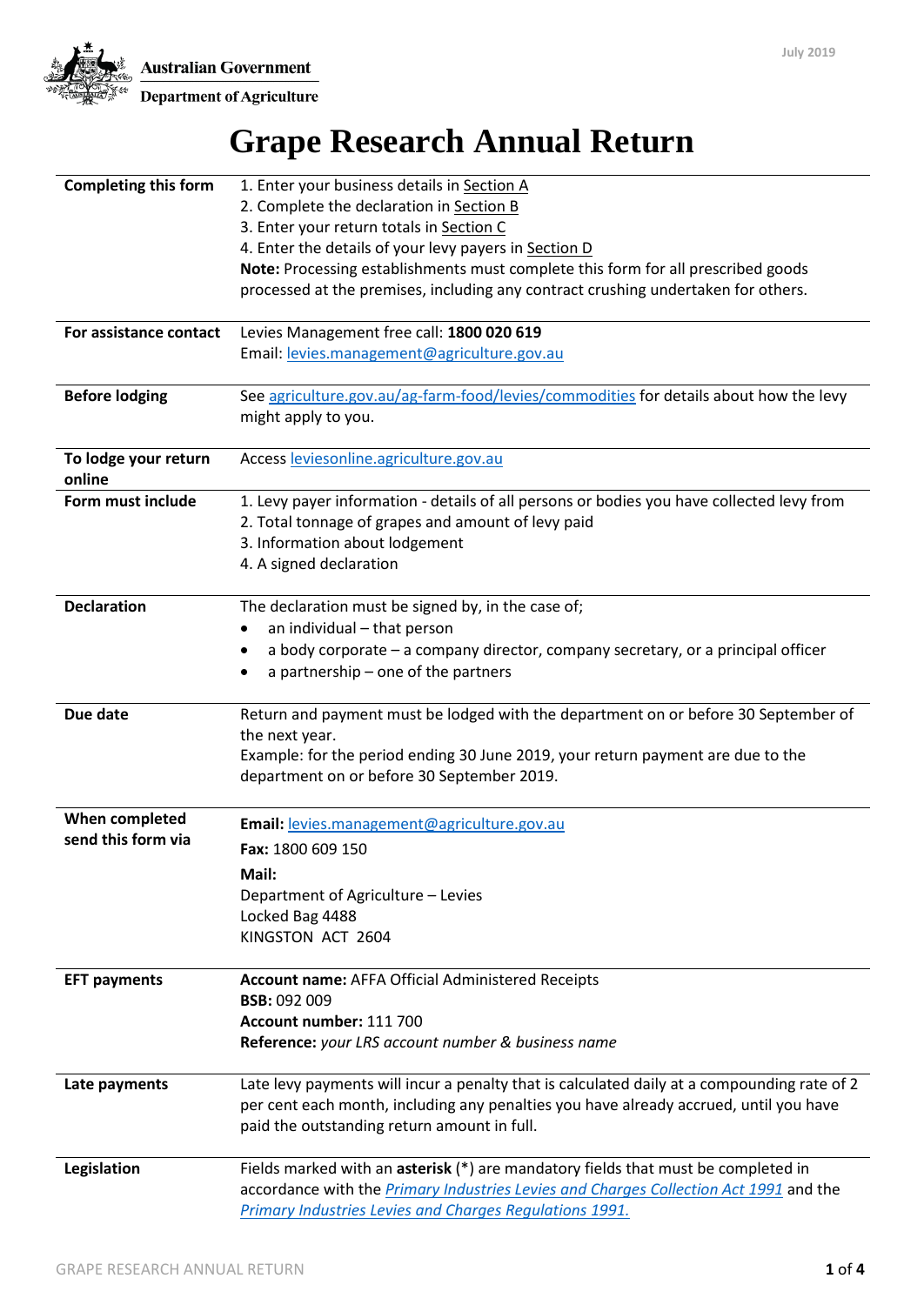| <b>Australian Government</b>                                                                                                                                                                                                                                                                                                                                                                                      |                  | <b>July 2019</b>       |
|-------------------------------------------------------------------------------------------------------------------------------------------------------------------------------------------------------------------------------------------------------------------------------------------------------------------------------------------------------------------------------------------------------------------|------------------|------------------------|
| <b>Department of Agriculture</b>                                                                                                                                                                                                                                                                                                                                                                                  |                  |                        |
|                                                                                                                                                                                                                                                                                                                                                                                                                   |                  | <b>OFFICE USE ONLY</b> |
|                                                                                                                                                                                                                                                                                                                                                                                                                   |                  | Date:                  |
| <b>Grape Research Annual Return</b>                                                                                                                                                                                                                                                                                                                                                                               |                  | Return ID:             |
|                                                                                                                                                                                                                                                                                                                                                                                                                   |                  | Signed:                |
| <b>SECTION A: Lodgement details</b>                                                                                                                                                                                                                                                                                                                                                                               |                  |                        |
|                                                                                                                                                                                                                                                                                                                                                                                                                   |                  |                        |
| LRS account number                                                                                                                                                                                                                                                                                                                                                                                                | Year ended*<br>7 |                        |
| Please note that your LRS account number is required for account management purposes.                                                                                                                                                                                                                                                                                                                             |                  |                        |
| ABN/ACN*                                                                                                                                                                                                                                                                                                                                                                                                          |                  |                        |
| Name*                                                                                                                                                                                                                                                                                                                                                                                                             |                  |                        |
| Please note that name can be either the name of a company or an individual. Please use whichever is most relevant.                                                                                                                                                                                                                                                                                                |                  |                        |
| Address*                                                                                                                                                                                                                                                                                                                                                                                                          |                  |                        |
| Postal Address*                                                                                                                                                                                                                                                                                                                                                                                                   |                  |                        |
| Phone                                                                                                                                                                                                                                                                                                                                                                                                             | Fax              |                        |
| Email                                                                                                                                                                                                                                                                                                                                                                                                             |                  |                        |
| $EFT$ $\Box$ Cheque $\Box$ Money Order $\Box$<br>Method of payment:                                                                                                                                                                                                                                                                                                                                               | Levy paid*       | \$                     |
| Date deposited: $\frac{1}{\sqrt{1-\frac{1}{2}}}\frac{1}{\sqrt{1-\frac{1}{2}}}\frac{1}{\sqrt{1-\frac{1}{2}}}\frac{1}{\sqrt{1-\frac{1}{2}}}\frac{1}{\sqrt{1-\frac{1}{2}}}\frac{1}{\sqrt{1-\frac{1}{2}}}\frac{1}{\sqrt{1-\frac{1}{2}}}\frac{1}{\sqrt{1-\frac{1}{2}}}\frac{1}{\sqrt{1-\frac{1}{2}}}\frac{1}{\sqrt{1-\frac{1}{2}}}\frac{1}{\sqrt{1-\frac{1}{2}}}\frac{1}{\sqrt{1-\frac{1}{2}}}\frac{1}{\sqrt{1-\frac{$ |                  |                        |
|                                                                                                                                                                                                                                                                                                                                                                                                                   |                  |                        |
| <b>SECTION B: Declaration</b>                                                                                                                                                                                                                                                                                                                                                                                     |                  |                        |
| Declaration: I declare that to the best of my knowledge the information contained on this return form and any<br>attachments is correct in every essential detail. Giving false or misleading information is a serious offence.                                                                                                                                                                                   |                  |                        |
| First name*<br>Title                                                                                                                                                                                                                                                                                                                                                                                              | Last name*       |                        |

I have the authority to sign this declaration as a director, secretary or principal officer of the body  $\overline{\phantom{a}}$ corporate, partner, owner or other person, authorised in writing to act on behalf of this organisation.

Signature\*  $\vert$  /  $\vert$  /  $\vert$  /  $\vert$  /  $\vert$  /  $\vert$  /  $\vert$  /  $\vert$  /  $\vert$  /  $\vert$  /  $\vert$  /  $\vert$  /  $\vert$  /  $\vert$  /  $\vert$  /  $\vert$  /  $\vert$  /  $\vert$  /  $\vert$  /  $\vert$  /  $\vert$  /  $\vert$  /  $\vert$  /  $\vert$  /  $\vert$  /  $\vert$  /  $\vert$  /  $\vert$  /  $\vert$  /  $\vert$  /

# SECTION C: Total quantity and levy details

|                     |         | (iii)                    | $(i) \times (ii) = (iii)$ | (iv)             | $(iii) \times (iv) = (v)$ |
|---------------------|---------|--------------------------|---------------------------|------------------|---------------------------|
| <b>Commodity</b>    | Tonnes* | <b>Conversion factor</b> | Fresh grape equivalent*   | Levy rate        | Levy payable*             |
| Fresh Grapes        |         | X 1                      |                           | \$2.00 per tonne |                           |
| <b>Dried Grapes</b> |         | XЗ                       |                           | \$2.00 per tonne |                           |
|                     |         |                          |                           |                  |                           |

**Total levy payable** | \$

GST is not applied to Australian Government levies.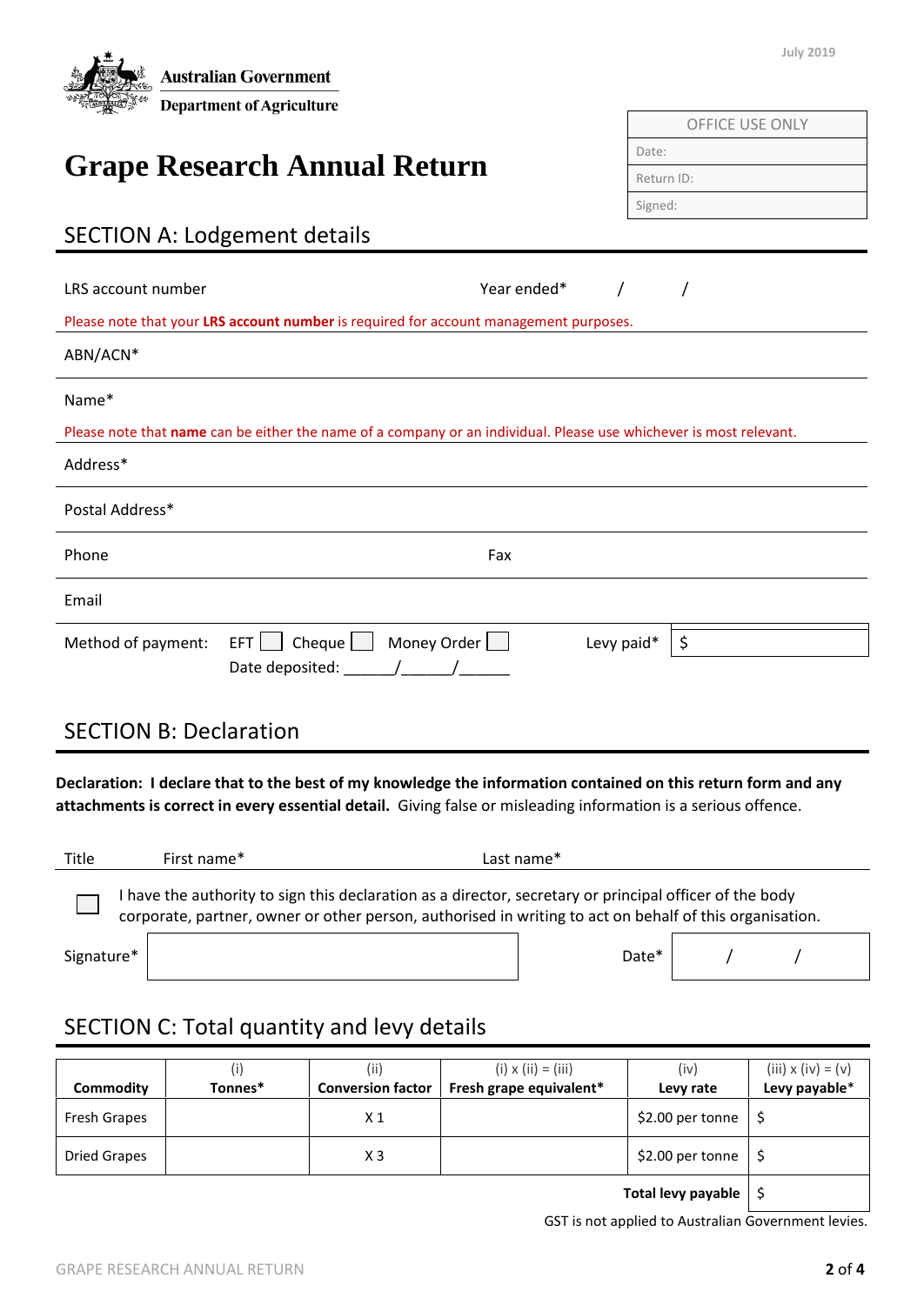

# SECTION D: Levy payer details **Please copy this page as required**

| If you do not collect levy on behalf of other producers please initial here to complete your return |            |                          |                         |                  |               |  |  |  |
|-----------------------------------------------------------------------------------------------------|------------|--------------------------|-------------------------|------------------|---------------|--|--|--|
| ABN/ACN*                                                                                            | Full Name* |                          |                         |                  |               |  |  |  |
| Address*                                                                                            |            |                          |                         |                  |               |  |  |  |
| Suburb*                                                                                             |            | State*                   | Postcode*               | Phone*           |               |  |  |  |
| Email                                                                                               |            |                          |                         |                  |               |  |  |  |
| Commodity                                                                                           | Tonnes*    | <b>Conversion factor</b> | Fresh grape equivalent* | Levy rate        | Levy payable* |  |  |  |
| Fresh Grapes                                                                                        |            | X <sub>1</sub>           |                         | \$2.00 per tonne | \$            |  |  |  |
| <b>Dried Grapes</b>                                                                                 |            | $X_3$                    |                         | \$2.00 per tonne | \$            |  |  |  |
| ABN/ACN*                                                                                            |            | Full Name*               |                         |                  |               |  |  |  |
| Address*                                                                                            |            |                          |                         |                  |               |  |  |  |
| Suburb*                                                                                             |            | State*                   | Postcode*               | Phone*           |               |  |  |  |
| Email                                                                                               |            |                          |                         |                  |               |  |  |  |
| Commodity                                                                                           | Tonnes*    | <b>Conversion factor</b> | Fresh grape equivalent* | Levy rate        | Levy payable* |  |  |  |
| Fresh Grapes                                                                                        |            | X <sub>1</sub>           |                         | \$2.00 per tonne | \$            |  |  |  |
| <b>Dried Grapes</b>                                                                                 |            | $X_3$                    |                         | \$2.00 per tonne | \$            |  |  |  |
| ABN/ACN*                                                                                            | Full Name* |                          |                         |                  |               |  |  |  |
| Address*                                                                                            |            |                          |                         |                  |               |  |  |  |
| Suburb*<br>Email                                                                                    |            | State*                   | Postcode*               | Phone*           |               |  |  |  |
|                                                                                                     |            |                          |                         |                  |               |  |  |  |
| Commodity                                                                                           | Tonnes*    | <b>Conversion factor</b> | Fresh grape equivalent* | Levy rate        | Levy payable* |  |  |  |
| Fresh Grapes                                                                                        |            | X <sub>1</sub>           |                         | \$2.00 per tonne | \$            |  |  |  |
| <b>Dried Grapes</b>                                                                                 |            | $X_3$                    |                         | \$2.00 per tonne | \$            |  |  |  |
| ABN/ACN*                                                                                            | Full Name* |                          |                         |                  |               |  |  |  |
| Address*                                                                                            |            |                          |                         |                  |               |  |  |  |
| Suburb*                                                                                             |            | State*                   | Postcode*               | Phone*           |               |  |  |  |
| Email                                                                                               |            |                          |                         |                  |               |  |  |  |
| Commodity                                                                                           | Tonnes*    | <b>Conversion factor</b> | Fresh grape equivalent* | Levy rate        | Levy payable* |  |  |  |
| Fresh Grapes                                                                                        |            | X <sub>1</sub>           |                         | \$2.00 per tonne | \$            |  |  |  |
| <b>Dried Grapes</b>                                                                                 |            | $X_3$                    |                         | \$2.00 per tonne | \$            |  |  |  |

### **Please ensure the total of all figures entered in Section D matches Section C**

Alternatively, you can lodge your grape research return online[: leviesonline.agriculture.gov.au](https://leviesonline.agriculture.gov.au/)